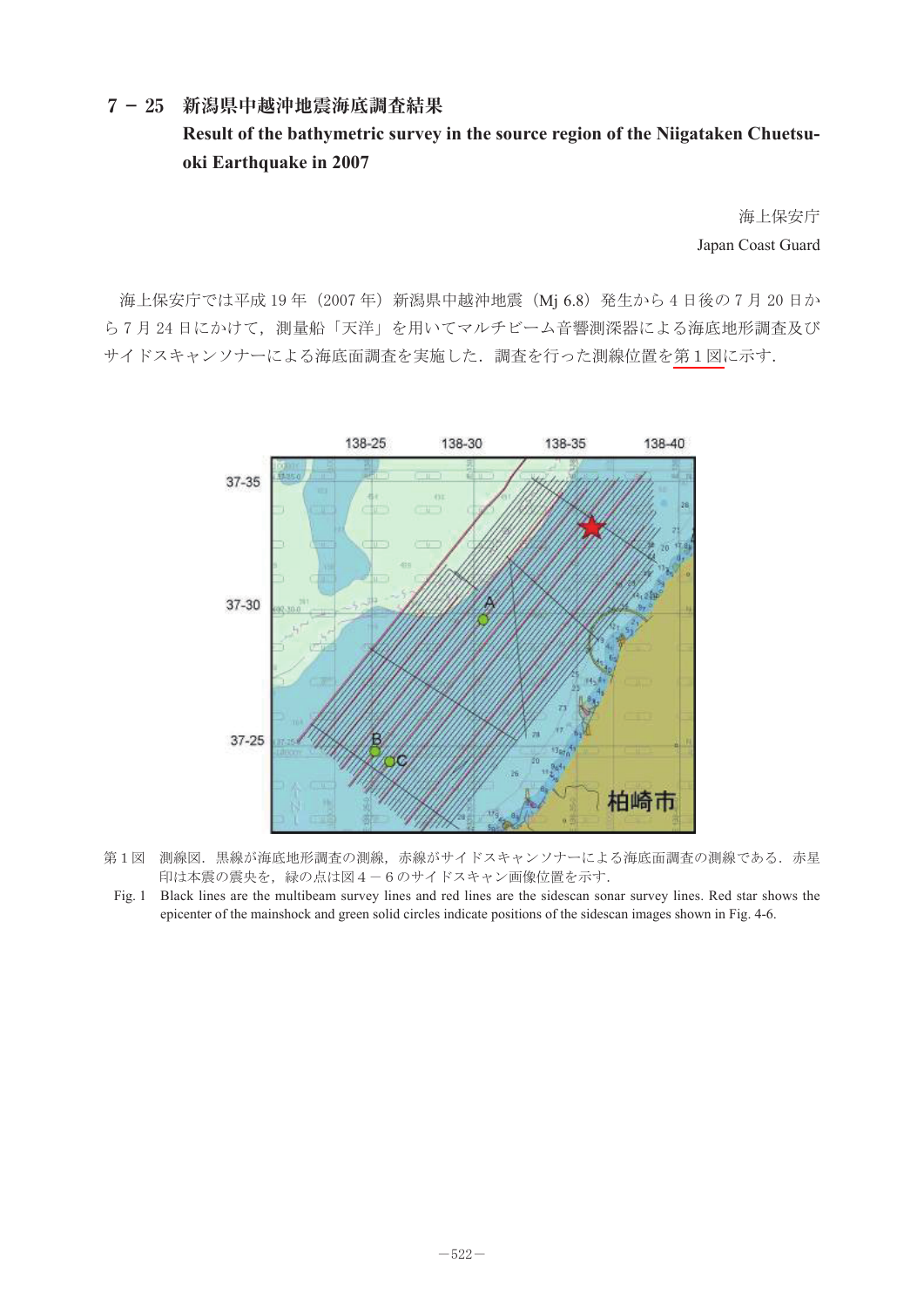<海底地形調査結果>

岸線と平行に緩やかな傾斜で深くなる陸棚斜面や佐渡海盆へと続く谷筋を伴う急傾斜地形,また 海域南西部には南西端を中心とする弧状の皺がよった地形(ケスタ地形)などが分布していること がわかった.



第3図 北西方向から見た海底地形陰影図(深さを 10 倍に表現)  $\mathbf{j}$ )

Fig. 3 Shaded Bathymetric map. The view is from northwest. Vertical exaggeration of the depth is ten.